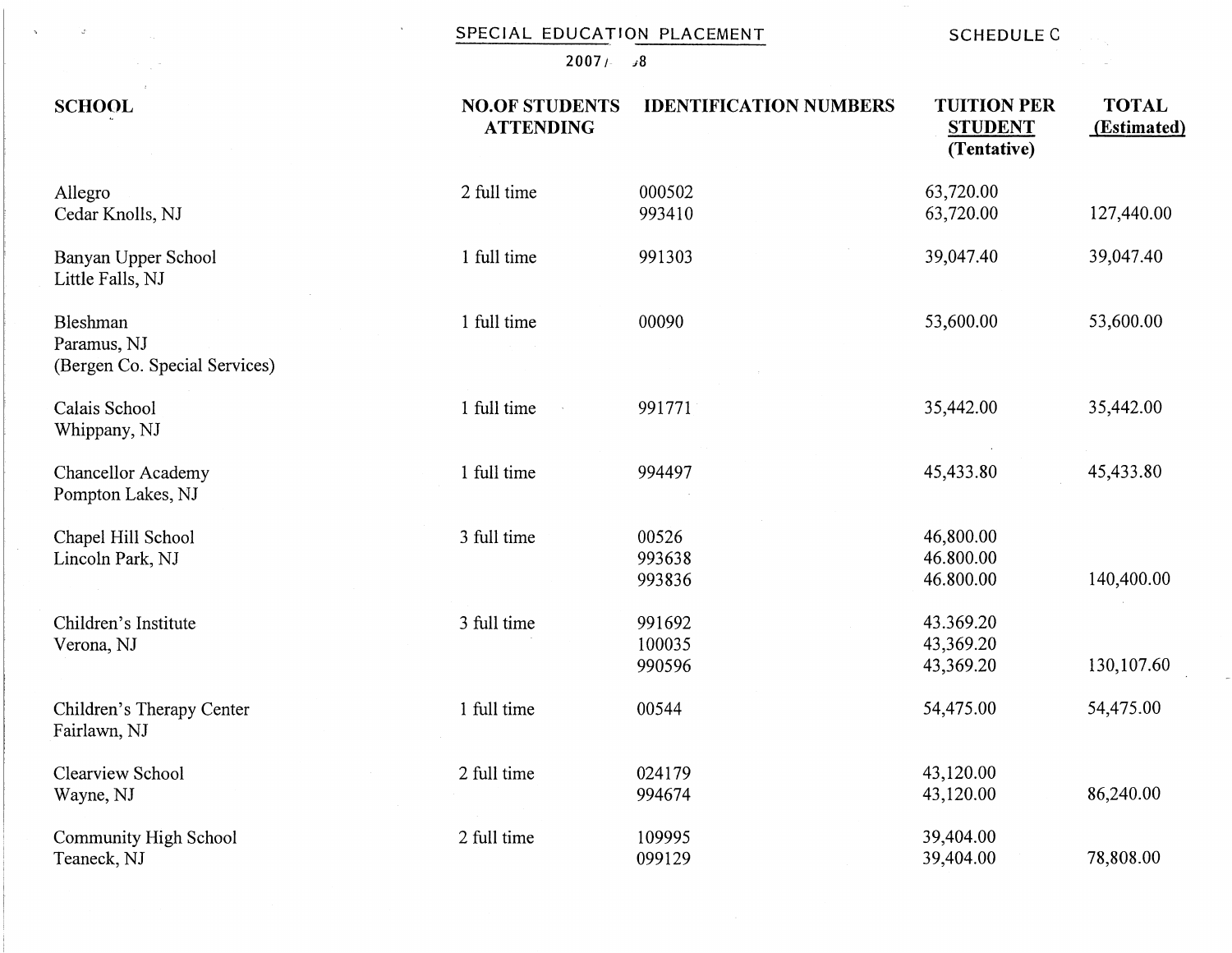| <b>SCHOOL</b>                                                                | <b>NO.OF STUDENT"</b><br><b>ATTENDING</b> | <b>IDENTIFICATION NUMBERS</b> | <b>TUITION PER</b><br><b>STUDENT</b><br>(Tentative) | <b>TOTAL</b><br>(Estimated. |
|------------------------------------------------------------------------------|-------------------------------------------|-------------------------------|-----------------------------------------------------|-----------------------------|
| Daytop Preparatory School<br>Mendham, NJ                                     | 1 full time                               | 992129                        | 39,722.40                                           | 39,722.40                   |
| <b>ECLC</b><br>Chatham, NJ                                                   | 2 full time                               | 990209<br>990364              | 32,720.40<br>32,720.40                              | 65,440.80                   |
| <b>Essex County Day Training</b><br>Regional Day School<br>Newark, NJ        | 1 full time                               | 00545                         | State assigned                                      |                             |
| Felician School<br>Lodi, NJ                                                  | 1 full time                               | 990919<br>t.                  | 33,472.80                                           | 33,472.80                   |
| First Cerebral Palsy of NJ<br>Belleville, NJ                                 | 1 full time                               | 00516                         | 44,344.80                                           | 44,344.80                   |
| Fort Lee Educational Center<br>Fort Lee, NJ<br>(Youth Consultation Services) | 1 full time                               | 993483                        | 49,339.80                                           | 49,339.80                   |
| Forum School<br>Waldwick NJ                                                  | 2 full time                               | 994504<br>994427              | 38,529.00<br>38,529.00                              | 77,058.00                   |
| Governor Livingston H.S.<br>Berkeley Heights, NJ                             | 1 full time                               | 00459                         | 54,444.44                                           | 54,444.44                   |
| <b>High Point School</b><br>Lodi, NJ                                         | 1 full time                               | 994523                        | 37,295.00                                           | 37,295.00                   |
| Horizon School<br>Livingston, NJ<br>(CP Association of North Jersey)         | 2 full time                               | 993932<br>00564               | 53,145.00<br>54,734.40                              | 107,879.40                  |
| <b>Institute For Educational Achievement</b><br>New Milford, NJ              | 1 full time                               | 00528                         | 64,440.00                                           | 64,440.00                   |

 $\label{eq:2.1} \mathcal{L}(\mathcal{L}^{\text{max}}_{\mathcal{L}}(\mathcal{L}^{\text{max}}_{\mathcal{L}}),\mathcal{L}^{\text{max}}_{\mathcal{L}}(\mathcal{L}^{\text{max}}_{\mathcal{L}}))$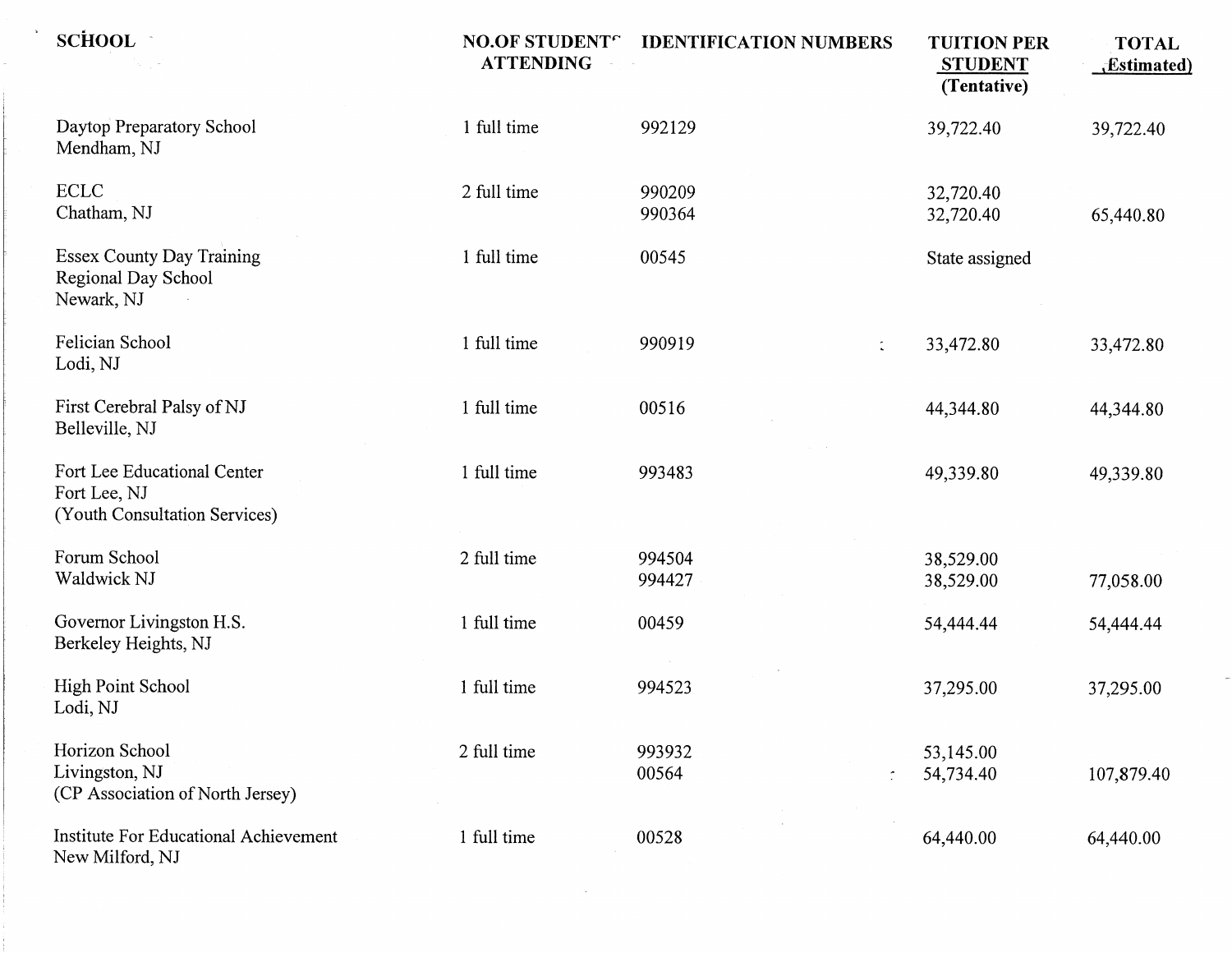| $SCHOOI -$                                                                                | <b>NO.OF STUDENT<sup>e</sup></b><br><b>ATTENDING</b> | <b>IDENTIFICATION NUMBERS</b>            | <b>TUITION PER</b><br><b>STUDENT</b><br>(Tentative) | <b>TOTAL</b><br><b>Estimated</b> ) |
|-------------------------------------------------------------------------------------------|------------------------------------------------------|------------------------------------------|-----------------------------------------------------|------------------------------------|
| Lakeview Learning Center<br>Wayne, NJ                                                     | 1 full time                                          | 99450                                    | 40,641.00                                           | 40,641.00                          |
| Little Falls School #2<br>Little Falls, NJ                                                | 1 full time                                          | 00507<br>One-to-one aide                 | 29,856.00<br>14,487.00                              | 44,343.00                          |
| Midland School<br>North Branch, NJ                                                        | 1 full time                                          | 00054                                    | 36,720.00                                           | 36,720.00                          |
| Montclair State U. Psychoeducation Center<br>Montclair, NJ                                | 2 full time                                          | 00529<br>00564                           | 77,338.80<br>77,338.80                              | 154,677.60                         |
| Morris Union Jointure Commission<br>New Providence, NJ<br>(Developmental Learning Center) | 1 full time                                          | 990204                                   | 70,810.00                                           | 70,810.00                          |
| New Beginnings<br>Fairfield, NJ                                                           | 4 full time                                          | 993745<br>992260<br>990540               | 50,491.80<br>50,491.80<br>50,491.80                 | 151,475.40                         |
| North Hudson Academy<br>North Bergen, NJ                                                  | 1 full time                                          | 025541                                   | 32,100.10                                           | 32,100.10                          |
| NW Essex Comm. Healthcare Network<br>Belleville, NJ                                       | 1 full time                                          | 00521                                    | 44,731.80                                           | 44,731.80                          |
| Palisades Learning Center<br>Paramus, NJ                                                  | 2 full time                                          | 992737<br>099029                         | 39,442.00<br>39,442.00                              | 78,884.00                          |
| Phoenix Center<br>Nutley, NJ                                                              | 3 full time                                          | 991752<br>993510<br>$\omega$ .<br>993968 | 46,800.00<br>46,800.00<br>46,800.00                 | 146,400.00                         |
| Sage Day School<br>Rochelle Park, NJ                                                      | 3 full time                                          | 990396<br>991089                         | 38,500.00<br>38,500.00                              | 115,500.00                         |

 $\label{eq:2.1} \frac{1}{\sqrt{2}}\left(\frac{1}{\sqrt{2}}\right)^{2} \left(\frac{1}{\sqrt{2}}\right)^{2} \left(\frac{1}{\sqrt{2}}\right)^{2} \left(\frac{1}{\sqrt{2}}\right)^{2} \left(\frac{1}{\sqrt{2}}\right)^{2} \left(\frac{1}{\sqrt{2}}\right)^{2} \left(\frac{1}{\sqrt{2}}\right)^{2} \left(\frac{1}{\sqrt{2}}\right)^{2} \left(\frac{1}{\sqrt{2}}\right)^{2} \left(\frac{1}{\sqrt{2}}\right)^{2} \left(\frac{1}{\sqrt{2}}\right)^{2} \left(\$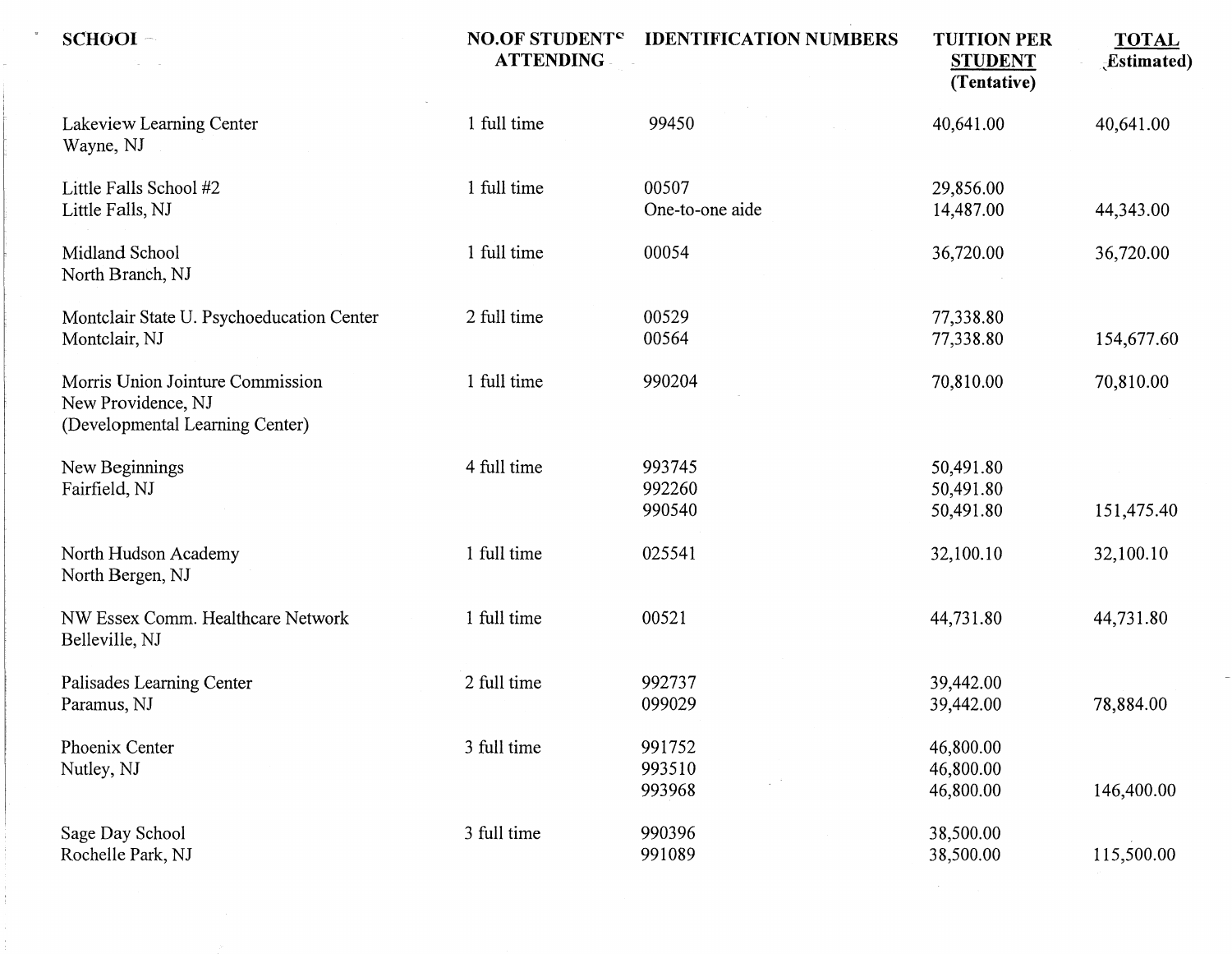| SCHOOL                                       | <b>NO.OF STUDENTS</b><br><b>ATTENDING</b> | <b>IDENTIFICATION NUMBERS</b> | <b>TUITION PER</b><br><b>STUDENT</b><br>(Tentative) | <b>TOTAL</b><br>$\exists$ stimated) |
|----------------------------------------------|-------------------------------------------|-------------------------------|-----------------------------------------------------|-------------------------------------|
| Windsor Learning Center<br>Pompton Lakes, NJ | 3 full time                               | 025083<br>994871<br>$-00566$  | 44,454.60<br>44,454.60<br>44,454.60                 | 133.363.80                          |
| Windsor School<br>West Milford, NJ           | 1 full time                               | 991260                        | 42,809.40                                           | 42,809.40                           |

 $\sim 10^{-1}$ 

 $\sim$ 

 $\sim$